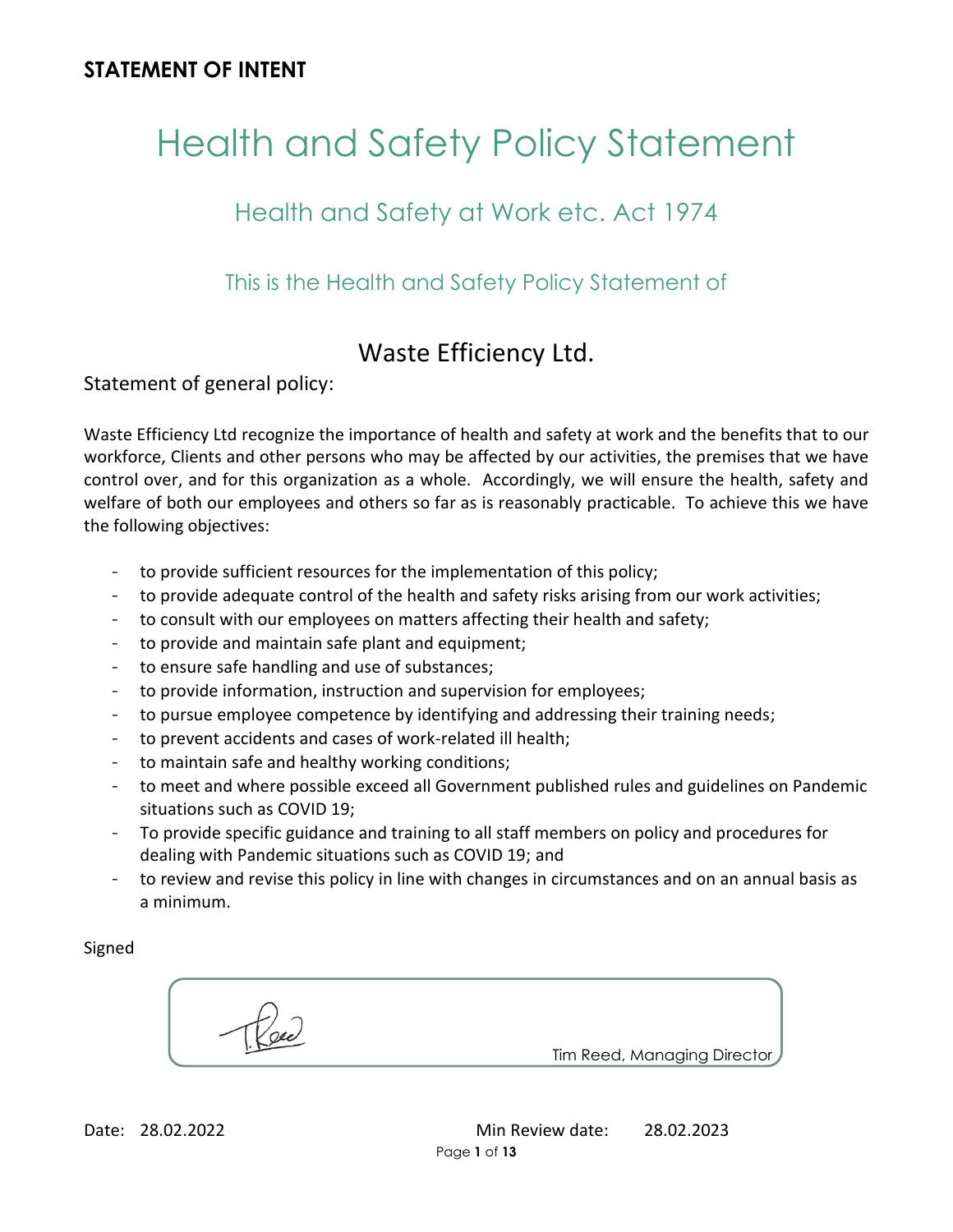## **ORGANISATIONAL RESPONSIBILITIES**

# **Responsibilities**

1. Overall and final responsibility for health and safety is that of:

Tim Reed, Managing Director

2. Day-to-day responsibility for ensuring this policy is put into practice is delegated to

Pete Clutterbuck, Technical Director

3. To ensure health and safety standards are maintained and improved, the following have responsibility in the following areas:

| <b>Name</b>                                                        | Team                                                   | <b>Responsibility</b>                                                                               |
|--------------------------------------------------------------------|--------------------------------------------------------|-----------------------------------------------------------------------------------------------------|
| Rob Case and Owien<br>Harriott-Davis, Field<br>Service supervisors | <b>Operations Team</b><br>$\overline{\phantom{a}}$     | Recruitment, appraisal, discipline<br>and overall performance of onsite<br>staff for safe working;  |
| Cath Jackson<br>Pete Clutterbuck<br>(NEBOSH)                       | <b>Operations Team</b><br><b>H&amp;S Champion</b><br>- | Provision of technical advice and<br>$\overline{\phantom{a}}$<br>support for site-based activities; |
| Ken Jones (FD)<br>Ashleigh Houghton<br><b>Claire Short</b>         | <b>HR</b> Team<br>$\overline{\phantom{a}}$             | Safety and training document<br>retention.                                                          |

## 4. All employees have to:

Co-operate with supervisors and managers on health and safety matters;

Not interfere with anything provided to safeguard their health and safety;

Take reasonable care of their own, and others health and safety; and

Report all health and safety concerns to an appropriate person (as detailed in this policy statement).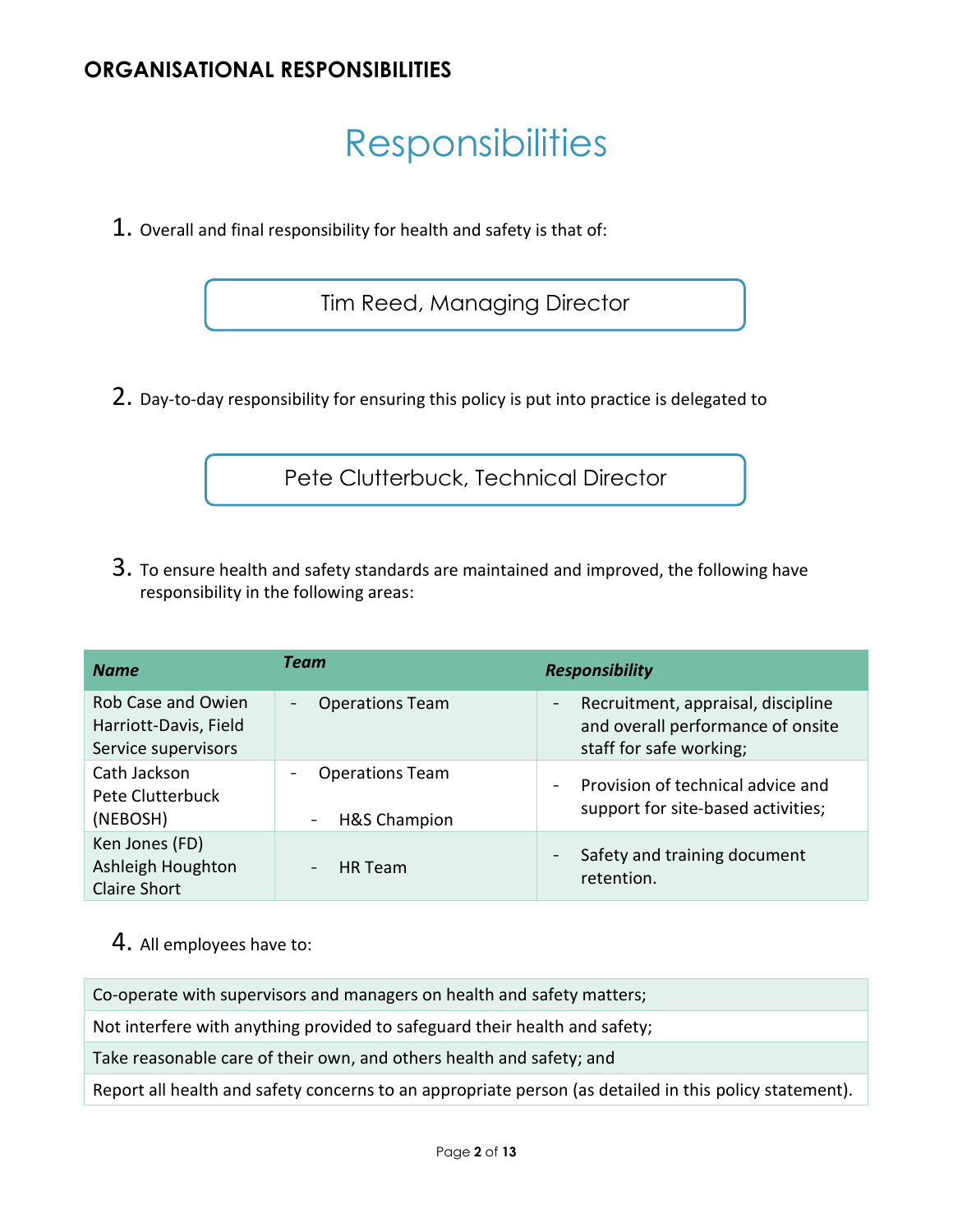# Risks arising from our work activities

Risks arising from our work activities will be formally considered as detailed in The Risk Assessment Procedure (PRO 07). From this, Risk Assessments will be developed and reviewed annually, on a rolling program, or triggered following an incident, a change in legislation or when a significant process has occurred.

The Operations Team will be responsible for ensuring the approved actions are effectively implemented by employees.

From information collated from various monitoring activities (active and reactive), the Health & Safety Committee will check that the implemented actions have removed or reduced the risks as appropriate.

# Consultation with employees

It is a legal duty to consult with all employees. In accordance with The Health and Safety (Consultation with Employees) Regulations 1996.

WE Ltd carries out this consultation with employees during regular site visits. A Site Visit Report (PRO 02 / EMS05-59) is generated which records any concerns that are raised by employees.

# Safe plant and equipment

#### **Purchase control**

WE Ltd operates a system whereby any plant and equipment to be purchased or leased is only obtained via reputable suppliers. This process is carried out under three documents; the Supplier Approval Process (PRO 03 / EMS05-27), the Supplier Approval Questionnaire (PRO 04 / EMS05-35) and Supplier Management Procedure (PRO 05 / EMS05-36).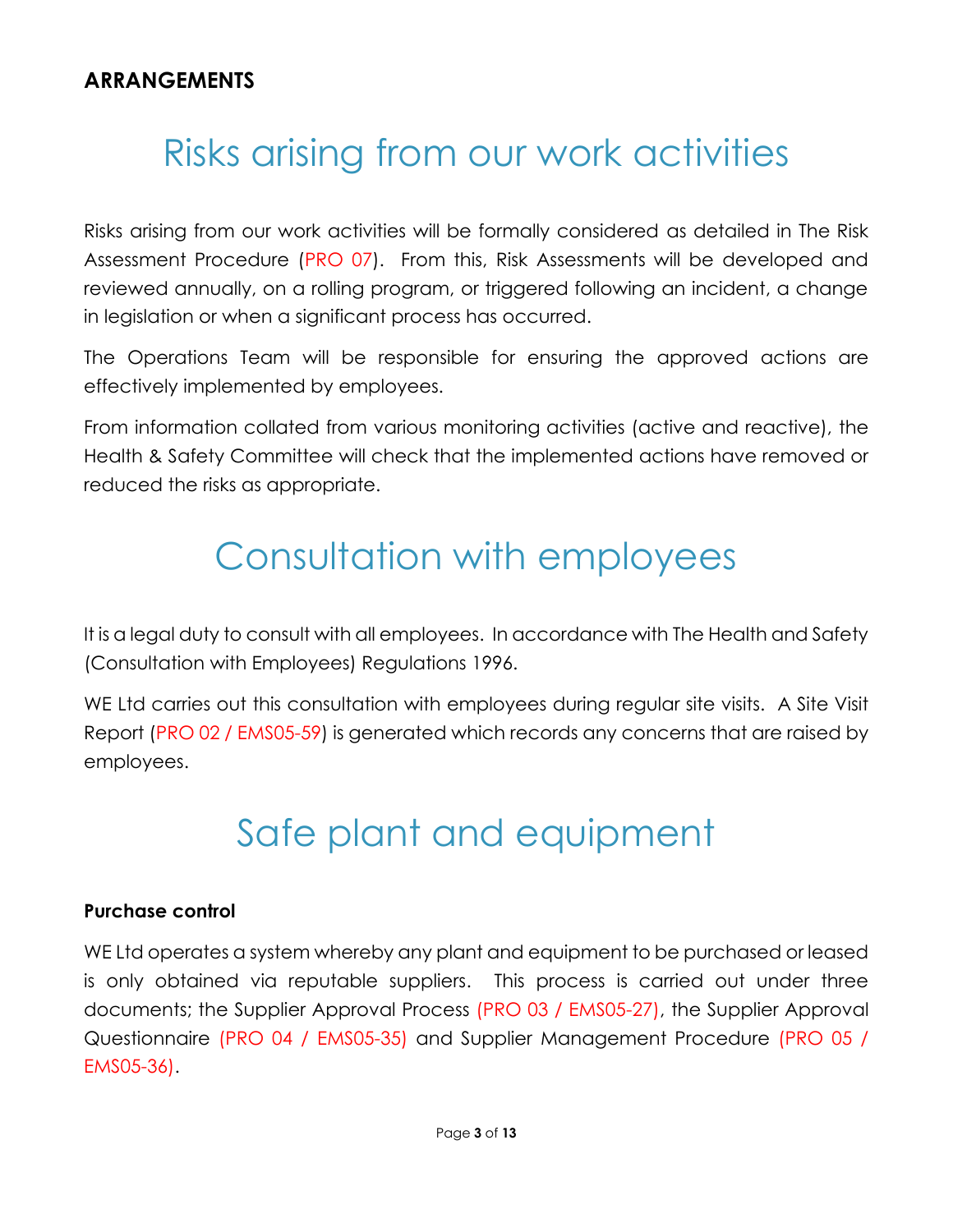## **Maintenance**

The Operations Team is responsible for identifying all equipment and plant which requires maintenance. This is by ensuring that any lease or hire agreement will only be considered if the hirer provides maintenance as an integral part of the contract or have a maintenance option in place. Equipment owned by WE Ltd is maintained by contractors. It is the responsibility of the approved maintenance contractor to ensure effective procedures for maintenance is drawn up.

Simple equipment and machine defects are reported by WE Ltd operators and recorded on the Reporting Equipment and Machine Defects Procedure form (PRO 06).

## **Pre-Use Inspection**

All equipment will be operated following a process that includes the manufacturer's manual and instruction given by the Operations Team. Operating staff are to carry out a visual inspection of their electrical equipment prior to use.

#### **Reporting defects**

Any WE Ltd employee who identifies a problem with equipment/plant are to report the defect immediately to their site manager. The site manager will then liaise with the Operations Team to obtain authority for further action, such as repair or replacement. Where the cost is foreseeably significant the matter is escalated to the Operations Director for authority to proceed.

Where WE Ltd employees are using Clients' equipment at their premises and identify problems with it, they are to inform the client of the defect; it is the responsibility of the Client to ensure that their equipment is maintained in a safe and working state. This process is detailed in the Reporting Equipment and Machine Defects Procedure (PRO 06). WE Ltd employees should not use defected equipment/plant until informed by authorized personnel that the defect has been resolved.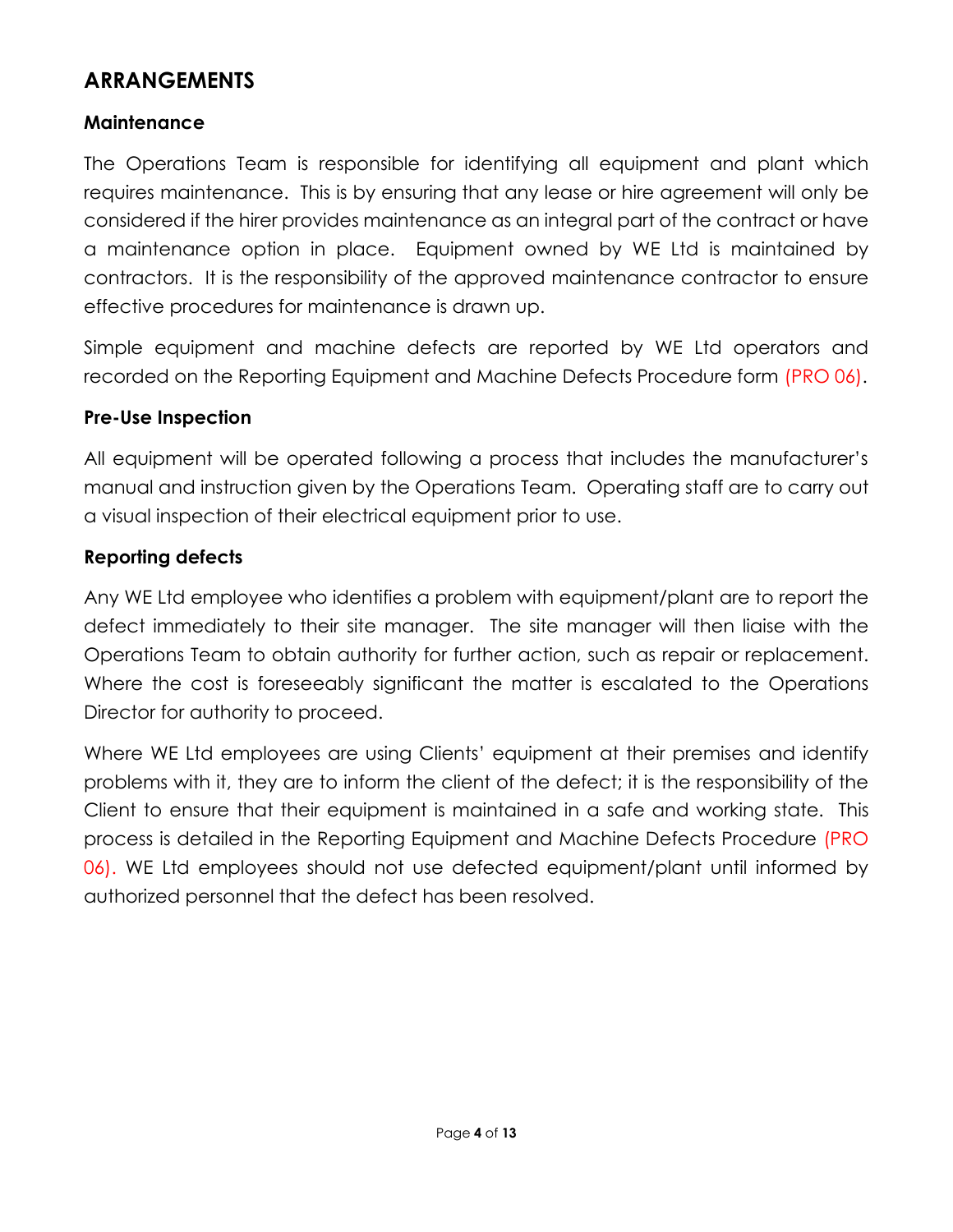# Safe handling and use of substances

#### **CoSHH assessment**

The Operations Team is initially responsible for identifying substances that require a CoSHH assessment. The Operations Team will have responsibility for completing CoSHH assessments. This implementation to reduce risks identified in these assessments is the responsibility of the Operations Team. All CoSHH assessments will be reviewed where there has been a significant change in legislation, health surveillance indicates, as remedial action following an incident or on a rolling program every two years.

#### **Information**

Employees who will be handling substances that pose a risk to health will be informed about each relevant CoSHH assessment so that the hazards and the method that they are controlled are fully understood. A copy of each Safety Data Sheet (SDS) and CoSHH assessment will be held in the appropriate site manuals. This may be in electronic or paper form. The Operations Team is responsible for training and ensuring that the information has been fully understood by the appropriate employees.

#### **Approved list of substances**

When the requirement to purchase a new substance occurs, a CoSHH assessment is carried out prior to being introduced to the workplace. The Operations Team is responsible for this

# Information, instruction and supervision

#### **Health and Safety Law**

The Health and Safety Law poster is displayed at the Head Office, Worcester. Employees based at Clients' sites have access to this in the site manual in the form of a leaflet or pocket card.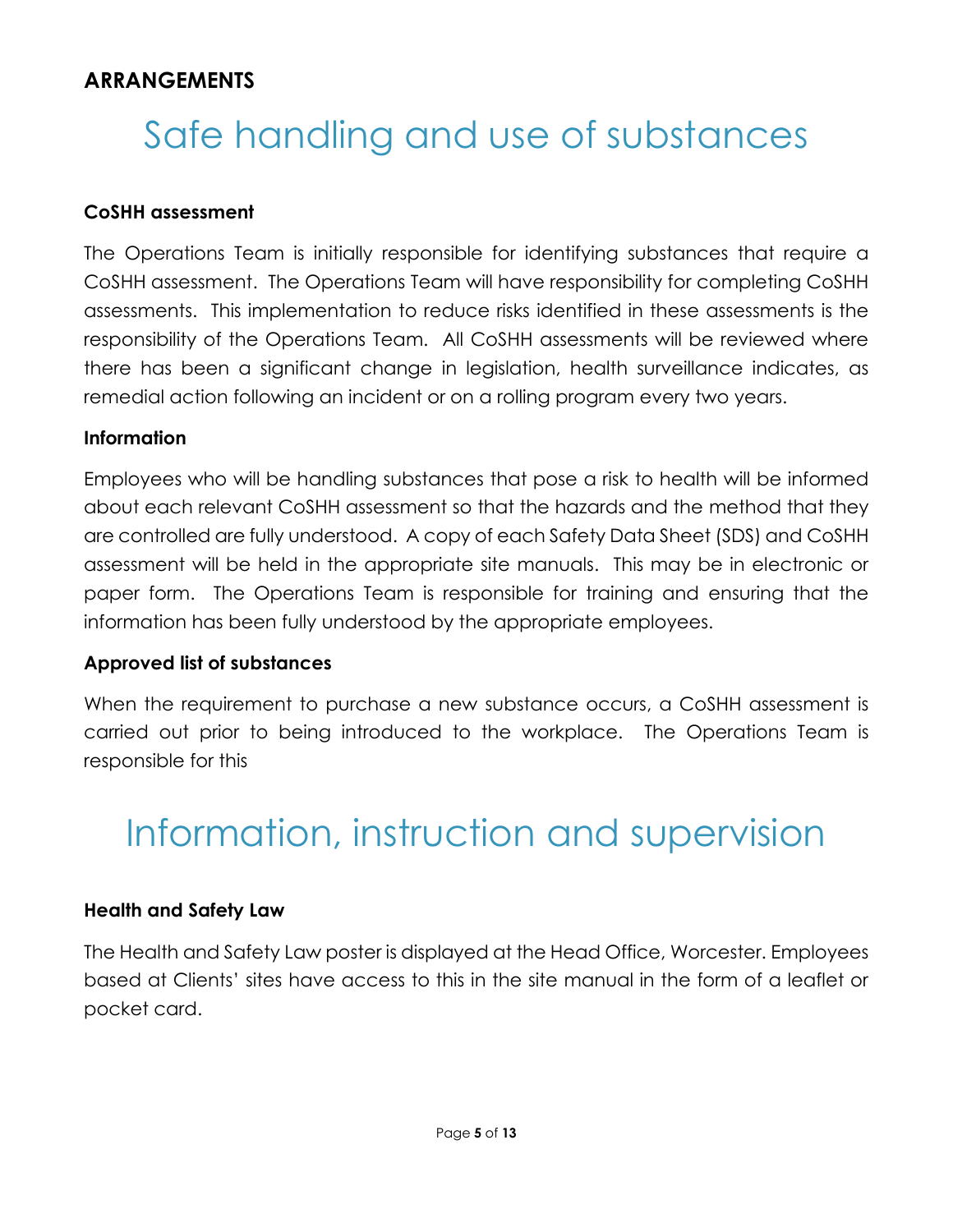### **Competent person to assist**

Pete Clutterbuck has qualified to NEBOSH General Certificate level and is WE Ltd's 'Competent Person'.

The role is assisted by Ben Russell who is qualified to IOSH Managing Safely Certificate level, and by the Health & Safety Committee.

#### **Young workers/trainees**

The policy of WE Ltd has adopted a blanket rule prohibiting the employment of young persons (non-adults) at remote Client sites. There is consideration regarding the Equality Act 2010 as age is a protected characteristic. However, such a prohibition of employment based on age does not incur breach of the Act where it is possible to show that the decision to do so is objectively justified, such as there is a good reason for the action. In this case, due to inherent lack of experience or training and the inability to recognize hazards and respond accordingly coupled with the increased reliance on self-supervision and competency levels, the policy is valid.

Young persons may be taken on as trainees in administrative roles at head office. The environment is relatively forgiving and close supervision is possible. WE Ltd. will ensure that a specific young person risk assessment is completed prior to any such person commencing a role. The resulting assessment would be brought to the attention of the young person's parents/guardians.

## **Client sites**

The Operations Team is responsible for ensuring that our employees working at client's sites are given relevant safety information. The foundation for this information is the Site manual. The Operations Director is responsible for ensuring that any amendments or revisions made are formally included in an update for the appropriate site manual(s).

# Competency for tasks and training

#### **Induction training**

Induction training for all client site based employees will be arranged by the Operations Team, the Operations Director will arrange for induction training for head office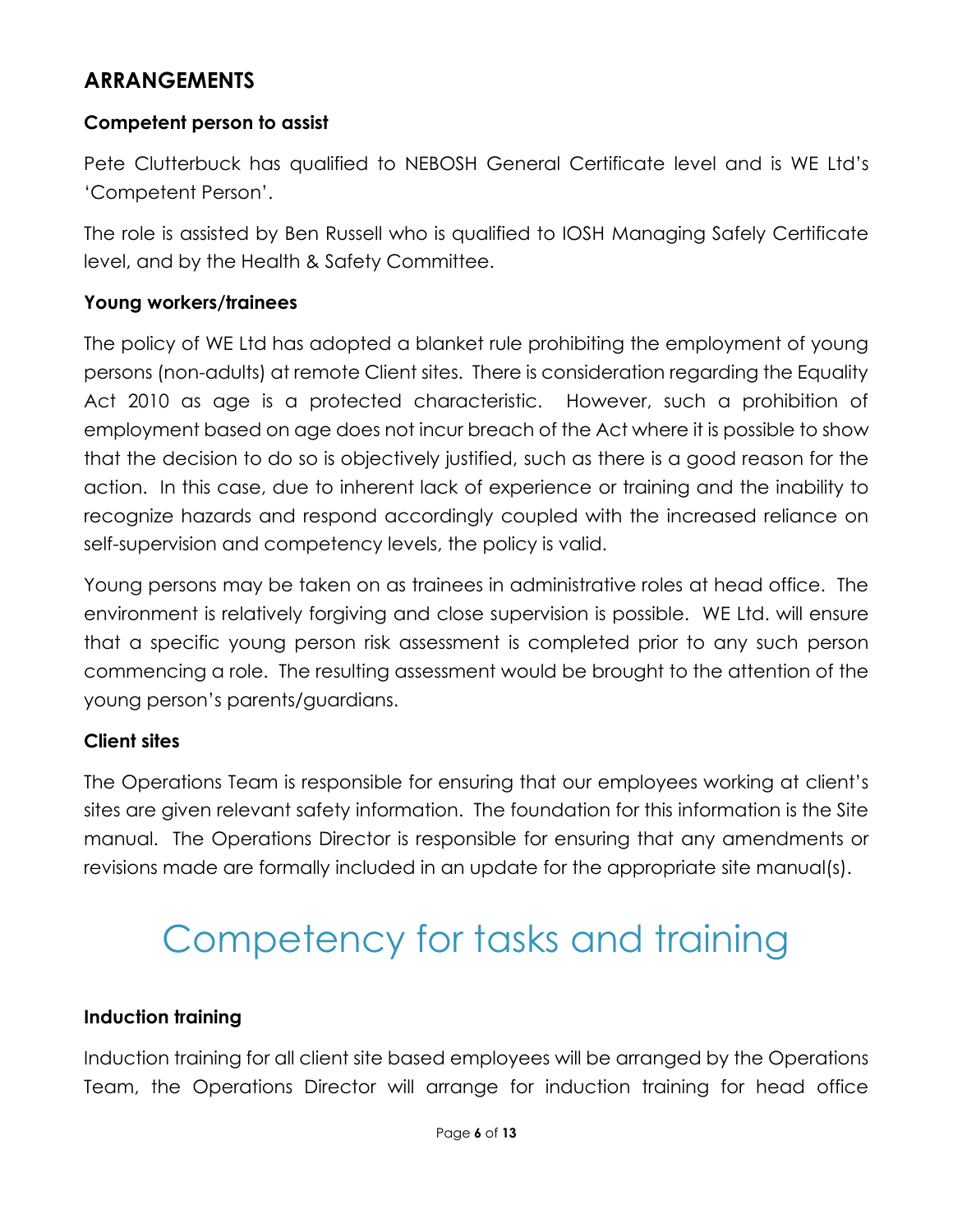employees. Records are to be retained stating the specific equipment that employees are trained on.

#### **Job specific training**

Job specific training will be provided by the Operations Team at smaller client sites. Where the site is deemed large there will be a Site Manager employed by WE Ltd. Where a Site Manager is employed, they will ensure that job specific training is given prior to an employee commencing work.

When a new job specific process is identified it is the responsibility of the Operations Team to ensure that training needs are arranged.

## **Additional training**

Roles requiring additional training are identified based on a system of identifying skills from the Training Matrix. Specific safety training may be required when:

- A person gets promoted or changes to a job with responsibility for the safety of employees, such as managers and supervisors;
- A person takes on a role as a safety advisor or specialist.

## **Record keeping**

Training records are kept electronically as scanned copies of written records within the payroll system and are the responsibility of the HR Team.

# Accidents, first aid and work-related illhealth

#### **Health surveillance**

Health surveillance is monitored on a regular basis using the Site Visit Report (PRO 02 / EMS/05-59) and carried out by the Operations Team. The completed form is dispatched to the HR Team for recording and retention. The Operations Director will review the results and communicate all relevant data in the monthly Operations Meetings. Observations raised during individual interviews are discussed and managed. Key issues raised are; dermatitis, noise, vibration and/or inhalation of airborne agents.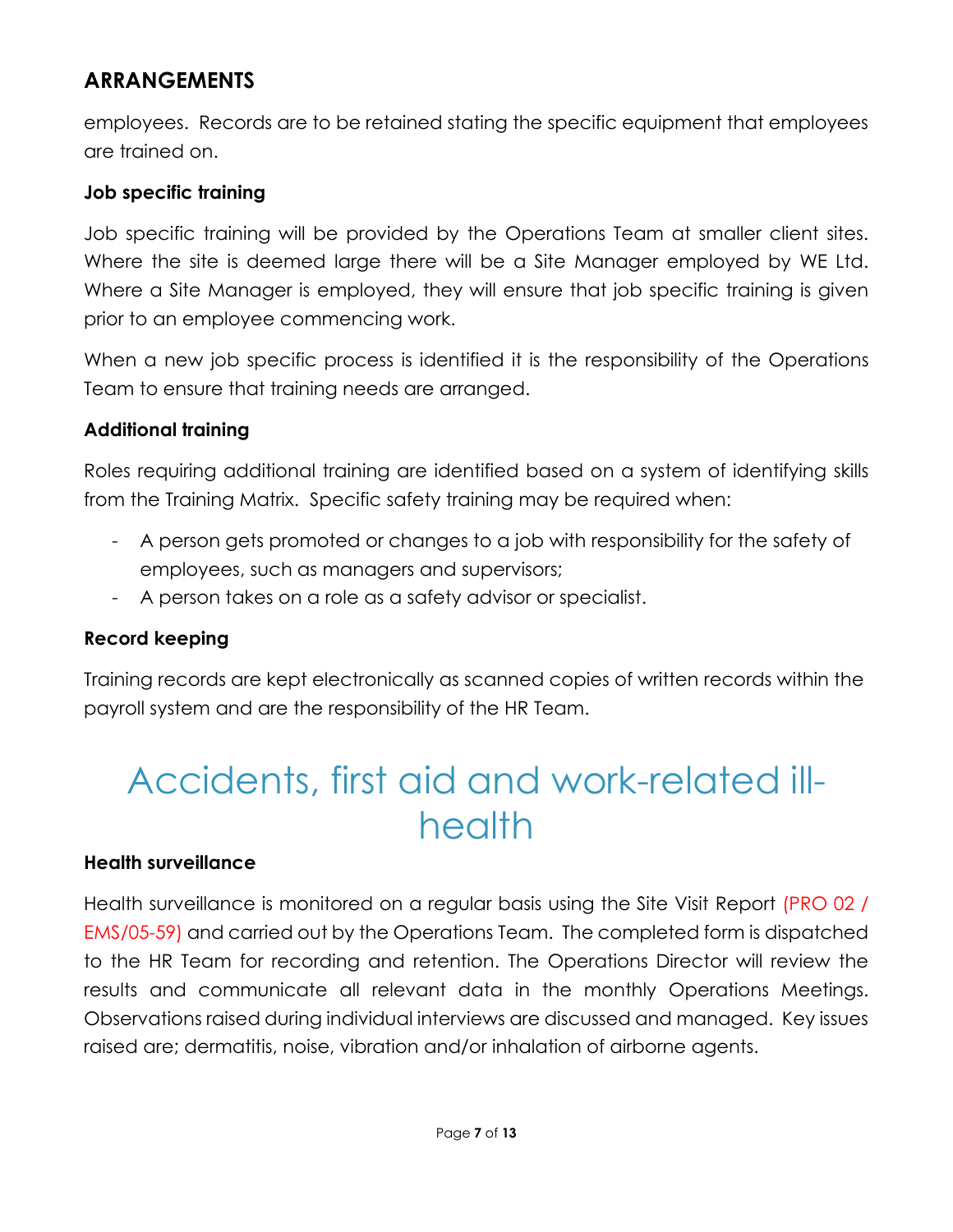## **First Aid**

A First Aid box is available in the Head Office. On Client sites first aid facilities will be provided by the client and instructed upon within the Clients' Site Induction Process.

The trained first aiders at the head office are the Senior Operations Administrator and Finance Assistant.

#### **Accident reporting/recording**

All accidents and cases of work-related Ill-health will be recorded using the Accident and Near Miss Reporting Procedure (PRO 08 / HSMS-02). The details will be recorded using the Accident Report Form (PRO 09 / HSMS-03) Accident Investigation form (PRO 10 / HSMS-04). This information will then be recorded within the Accident and Near Misses Register.

The Operations Director is responsible for reporting accidents, diseases and dangerous occurrences to the enforcing authority. Records must be kept for 3 years.

# **Monitoring**

#### **Active measuring**

To ensure that our working conditions and safe working practices are being correctly carried out, the Operations Team conducts regular visits to each Client site; these are recorded on the Site Visit Reports (PRO 02 / EMS/05-59).

#### **Reactive measuring**

Following a reported accident the Operations Team or the relevant Site Manager will conduct an investigation.

# Emergency procedures

#### **Head Office**

The Operations Director is responsible for ensuring that the FRA (Fire Risk Assessment) is carried out for the head office.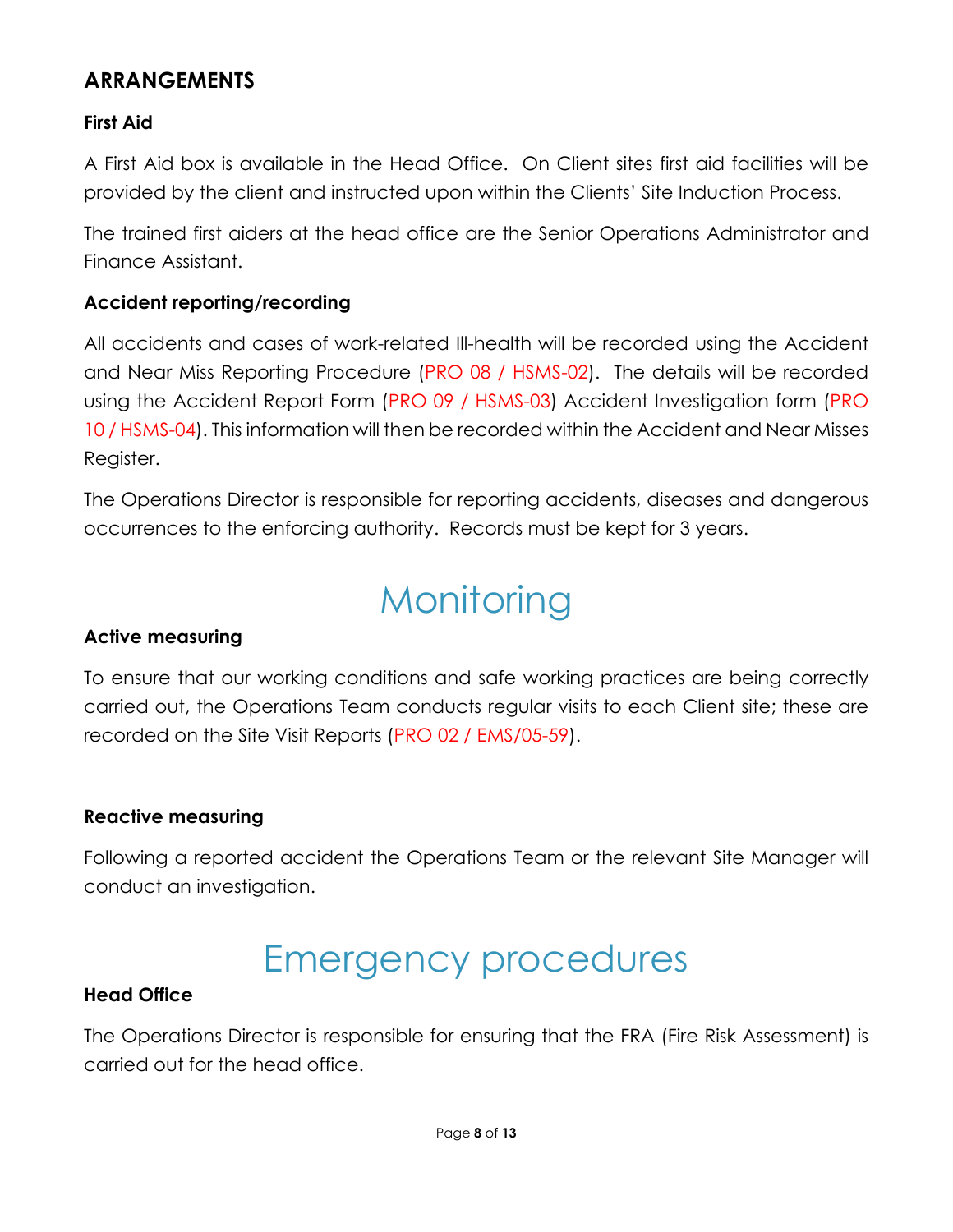Fire extinguishers will be maintained annually by an Approved Contractor in accordance with the lease agreement.

The alarms are tested on a weekly basis by the landlord of the property.

WE Ltd carry out emergency evacuation drills annually.

#### **Client sites**

The Emergency procedures on Clients sites are the responsibility of the client. WE Ltd personnel are familiar with them and adhere to the respective drills.

# Our key risk areas

#### **Asbestos**

WE Ltd acknowledges that some personnel could unintentionally be exposed to lowlevels of ACMs (Asbestos Containing Materials). This risk is limited to Environmental Operatives. To address the risks the appropriate employees receive a specific training course and records are retained.

## **Chemicals**

Legislation requires adequate control of exposure to materials in the workplace that cause ill health. This is embodied in The Control of Substances Hazardous to Health Regulations and WE Ltd. engage in the following actions:

- identifying which harmful substances may be present in the workplace;
- deciding how workers might be exposed to them and be harmed;
- looking at what measures are in place to prevent this harm and deciding whether enough is being done;
- providing information, instruction and training;
- in appropriate cases, providing health surveillance.

## **Occupational driving**

WE Ltd have a small number of employees who are required to drive as part of their normal occupation. It is accepted that there are various risks to this role, which are addressed in the Employee Handbook.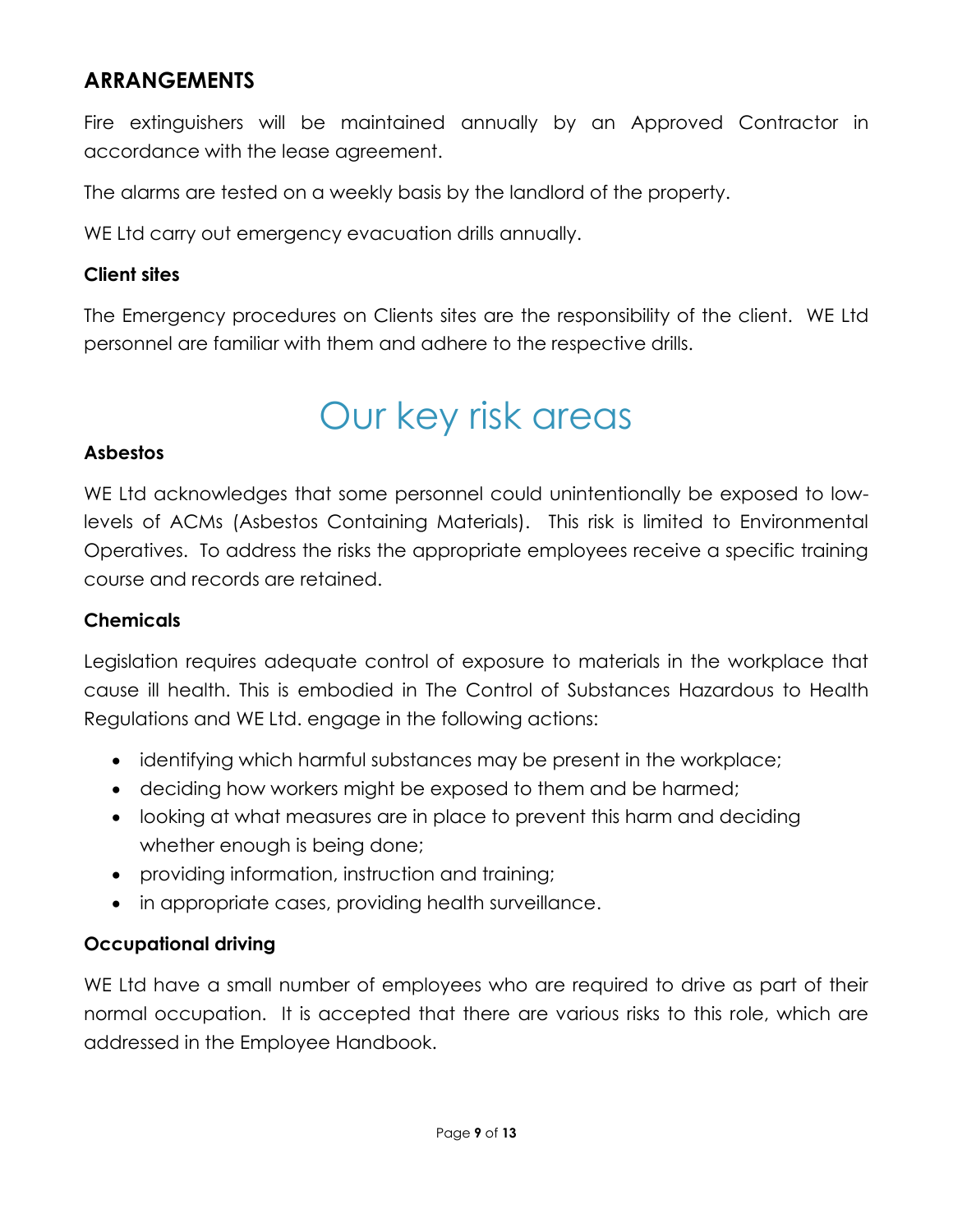## **Confined spaces**

WE Ltd acknowledges that there is an occasional need for our employees to enter confined spaces. This is limited to machinery with charge boxes, such as material balers. When this requirement is identified, EMS05-165 Procedure must be followed.

## **Display screen equipment**

WE Ltd carry out DSE Assessments on all personnel classed as users. Completed records are retained under the control of the HR Team.

#### **Electricity**

Electrical equipment will be checked and maintained to ensure continual safe use. Steve Shinner is trained to carry out PAT (Portable Appliance Testing) and carries out checks on a regular basis.

#### **Machinery**

WE Ltd identifies the requirement to preventing incidents with moving machinery and access to dangerous parts of machinery when being used by our employees. Suitable training will be given prior to an employee commencing work with a machine and records retained.

#### **Manual handling**

WE Ltd recognize that manual handling injuries have serious implications for the employer and the person who has been injured. Manual handling is a daily and constant risk and can include awkward posture, repetitive movement and over-exertion - previous pre-existing injury, possibly sustained outside the workplace can increase the risk.

Accordingly employees will avoid or reduce the risk as reasonably practicable. Where it is not possible to avoid handling a load, the task will be assessed so that sensible control measures can be implemented; and will take account of:

- individual capability;
- the nature of the load;
- environmental conditions;
- training; and,
- work organization.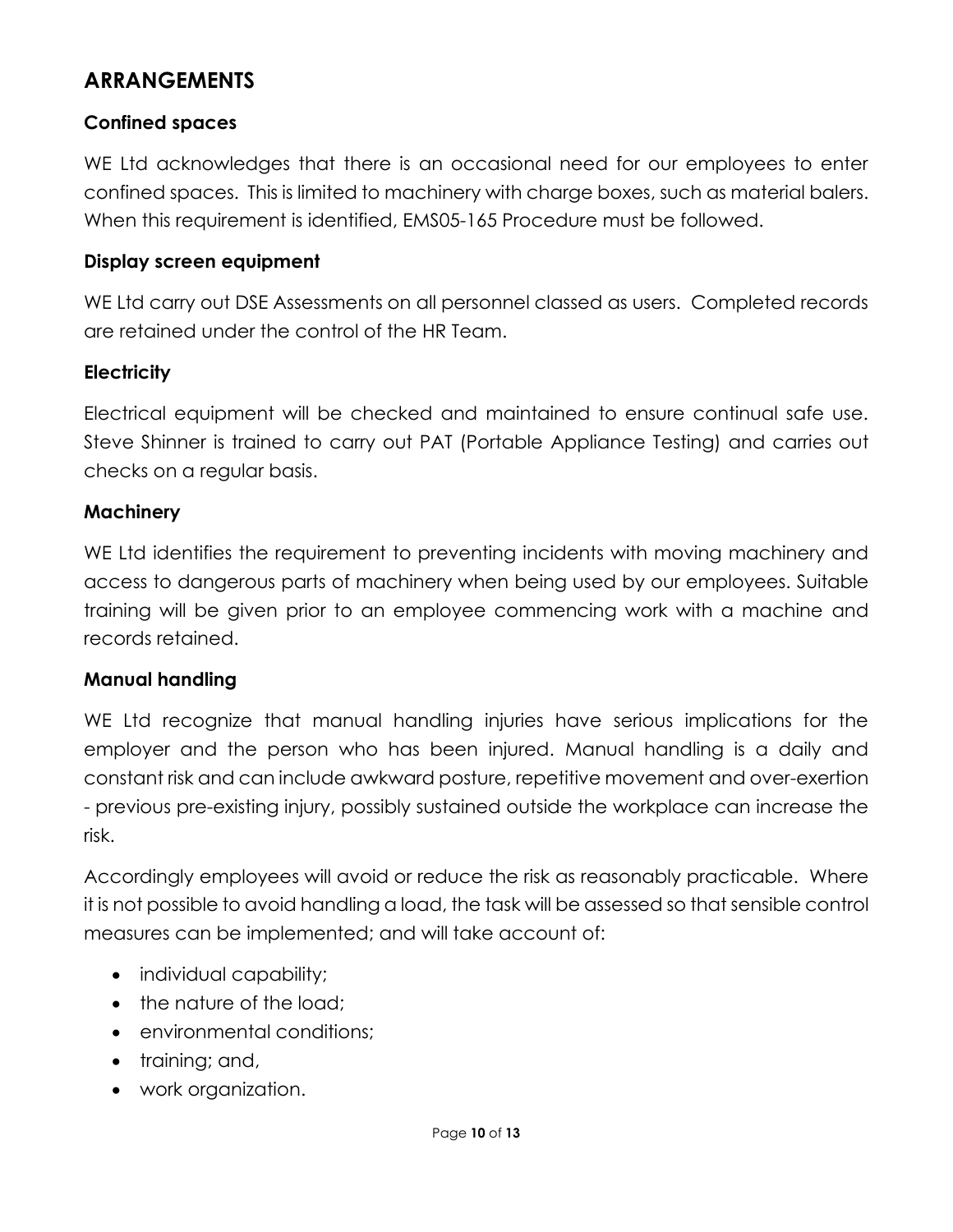## **Noise**

Before new equipment is purchased, an evaluation is carried out as to its suitability. One of the aspects of this evaluation will be the noise levels. On clients sites the appropriate areas will be the responsibility of the client who will ensure protective measures are taken. WE Ltd employees in these areas will comply; such as wearing of ear protection systems.

## **Slips, trips and falls**

Slips, trips and falls are a risk on all sites. WE Ltd. ensure as far as reasonably practicable that measures are taken to reduce the likelihood of slips, trips and falls. Where potential risks are identified they will be controlled in the following ways:

- Prevent floors from getting wet or contaminated in the first place.
- Have procedures in place for both routine and responsive cleaning.
- If a spillage does happen, clean it up quickly.
- If floors are left wet after cleaning, stop anyone walking on them until they are dry and use the right cleaning methods and products.

#### **Lone working**

Management, Sales and Operatives may visit or work on client's sites; on these occasions they will register their arrival and departure according to the client's rules. In other cases of possible lone working, specific assessments will be made. Lone working when driving on business is addressed under the Driving Policy.

#### **Outdoor working**

Working outdoors does have an effect on an individual's performance, in extreme conditions WE Ltd pursue effective ways of managing these environments is by introducing some simple administrative controls such as;

Cold environments

- Warm PPE (Personal Protective Equipment) issued is appropriate
- Provision of in-door facilities will be made available, and increased shorter but more frequent breaks) for warming up, and encourage the drinking of warm fluids,
- Introduce more frequent rest breaks,
- Consideration to the task to be postponed until a more suitable weather window.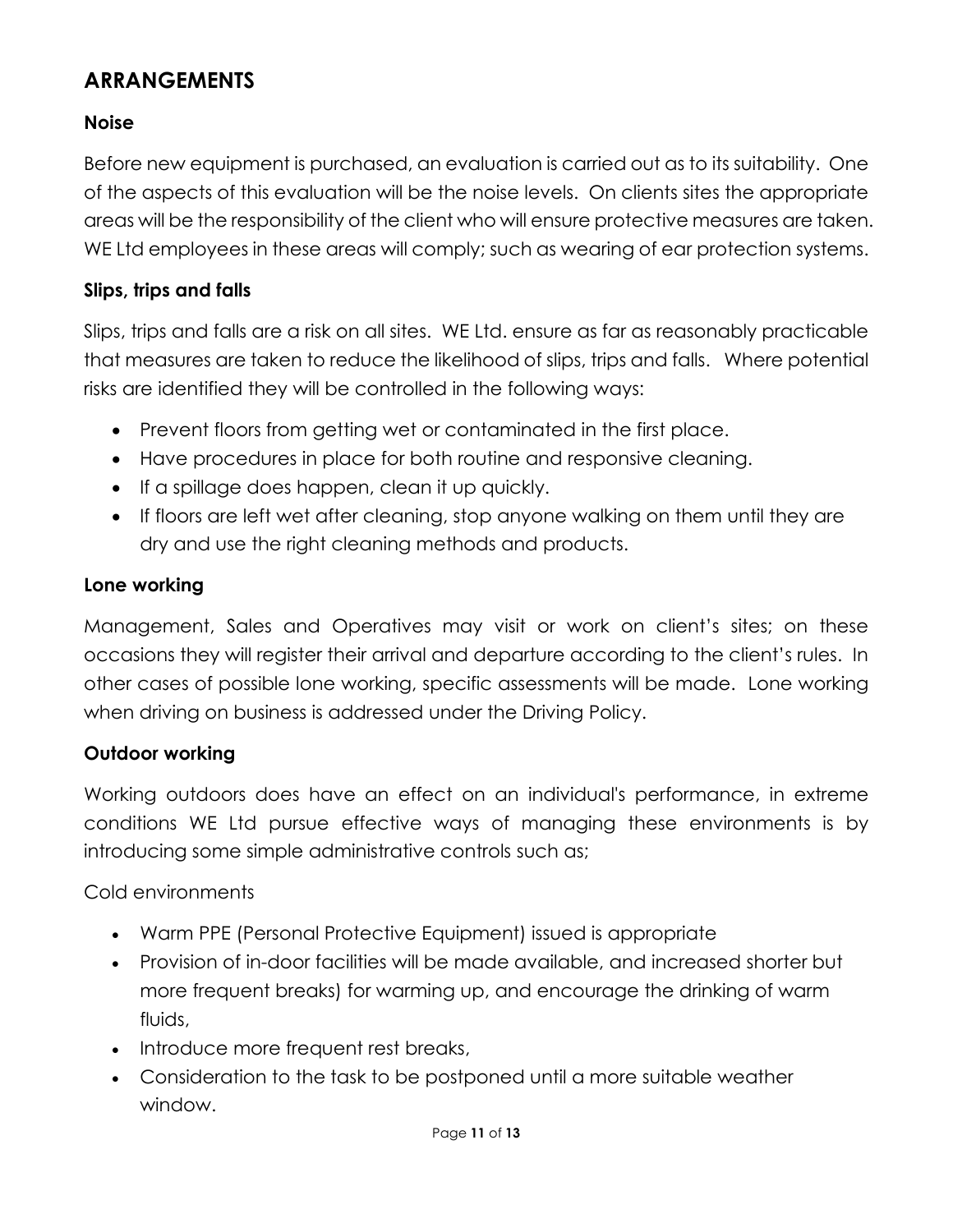Hot environments

- Reschedule the task to a cooler time of the day,
- Provide more frequent rest breaks,
- Provide free access to cool drinking water.

## **Workplace transport**

There is a requirement for WE Ltd Staff to operate FLTs (Fork Lift Trucks) on some Clients' sites. To ensure safe driving and working WE Ltd. will make sure that the FLTs and the manner in which they are controlled.

Safe vehicle

- Ensure vehicles are suitable for the purpose for which they are used.
- Maintain vehicles correctly, particular attention is to be made of the braking system, steering, tyres, lights, mirrors and safety systems.
- Provide reversing aids where appropriate.
- Fit rollover protective structures and use seat belts where fitted.

#### Safe driver

- Ensure that personnel are trained, competent and have been issued a letter of authority from WE Ltd to use the appropriate FLT.
- Reassess all FLT at regular intervals, and re-issue authority every three years.

## **Working at Height**

WE Ltd will attempt to remove the need to WAH (Work at Height). When this is not possible we will follow the recommendations given in the HSE's Working at height – A brief guide. The process to reduce the risks are;

- where work at height cannot be easily avoided, prevent falls using either an existing place of work that is already safe or the right type of equipment;
- Minimize the distance and consequences of a fall, by using the right type of equipment where the risk cannot be eliminated;
- A Risk Assessment will be carried out prior to any WAH task. A copy of this will be retained on the appropriate site.